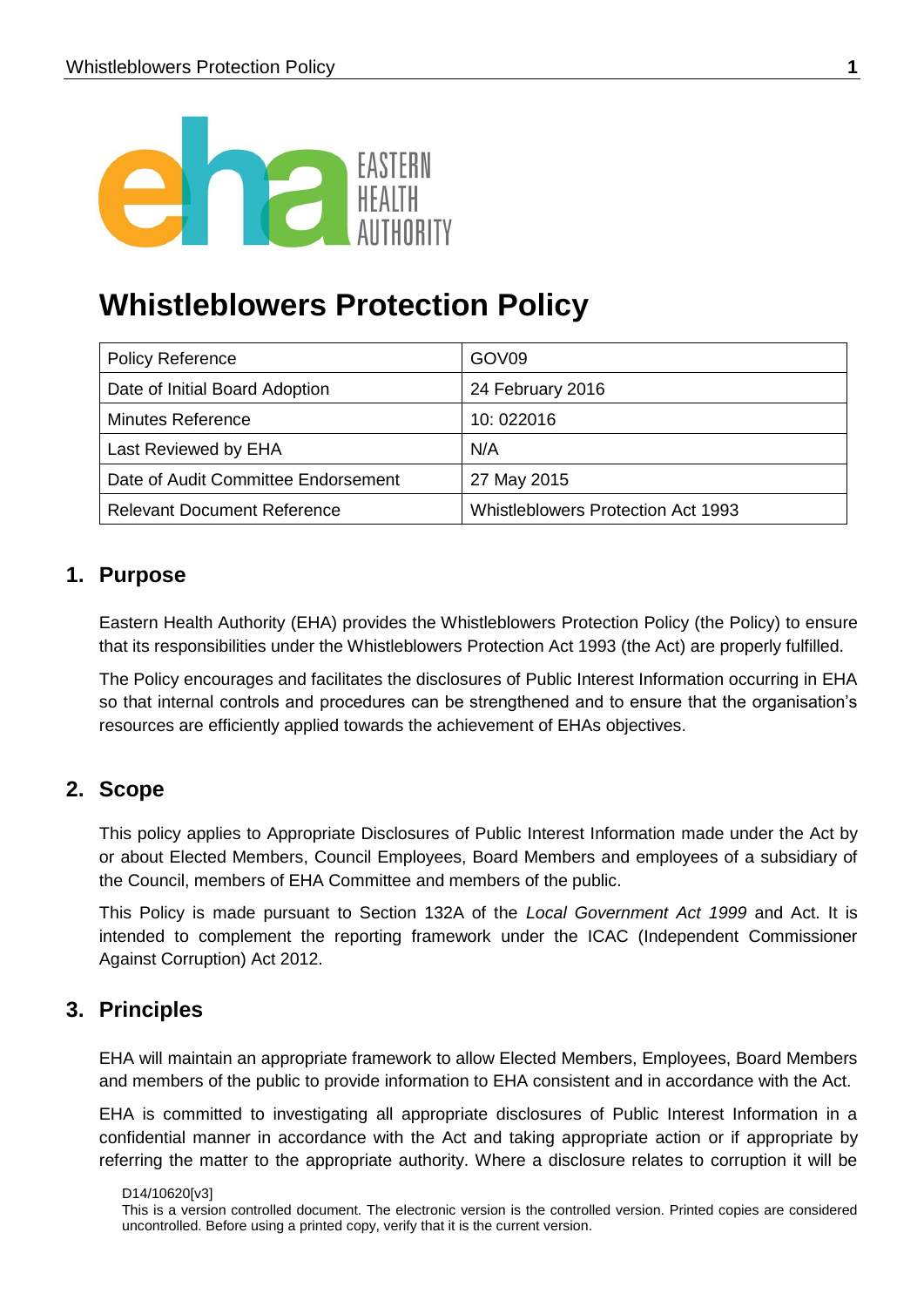reported directly to the OPI (Officer for Public Integrity) in accordance with procedures required by the ICAC Directions and Guidelines. A report of Misconduct or Maladministration may be made to OPI where it relates to a reasonable suspicion of serious or systemic misconduct and/or maladministration it will be reported to OPI unless a Disclosure of the same matter has already been reported to the Ombudsman.

EHA will take action as appropriate to investigate all appropriate Disclosures of Public Interest Information in a manner that promotes fair and objective treatment of those involved, and will protect informants from victimisation and ensure that they are not subjected to intimidation or discrimination.

EHA is committed to rectifying any substantiated wrong doing to the extent practicable in the circumstances.

# **4. Definitions**

Definitions for the purpose of this Policy are:

## *Appropriate Authority* **may include**

- a Minister of the Crown;
- a member of the police force where the information relates to an illegal activity
- the auditor-General where the information relates to a public officer
- the ombudsman where the information relates to a public officer
- a responsibility of a Local Government body; or
- any other person to whom, in the circumstances of the case, it is reasonable and appropriate to make the disclosure.

## *Appropriate Disclosure*

is made by a person where that person does so in accordance with Section 5 of the Act.

## *Corruption*

refers to Corruption as defined under Part 7 Division 4 (Offences relating to public officers) of the Criminal Law Consolidation Act 1935, or any other offence including an offence against Part 5 (Offences of Dishonesty) of the Criminal Law Consolidation Act 1935 committed by:

- a public officer while acting in their capacity as a public officer or
- by a former public officer and related to their former capacity as a public officer or
- by a person before becoming a public officer and related to their capacity as a public officer or
- an attempt to commit such an offence

## *ICAC Directions and Guidelines*

means the Directions and Guidelines as available on the ICAC website [\(www.icac.sa.gov.au\)](http://www.icac.sa.gov.au/)

#### *Informant:*

means any person who makes an Appropriate Disclosure of Public Interest Information in accordance with the Act.

#### D14/10620[v3] This is a version controlled document. The electronic version is the controlled version. Printed copies are considered uncontrolled. Before using a printed copy, verify that it is the current version.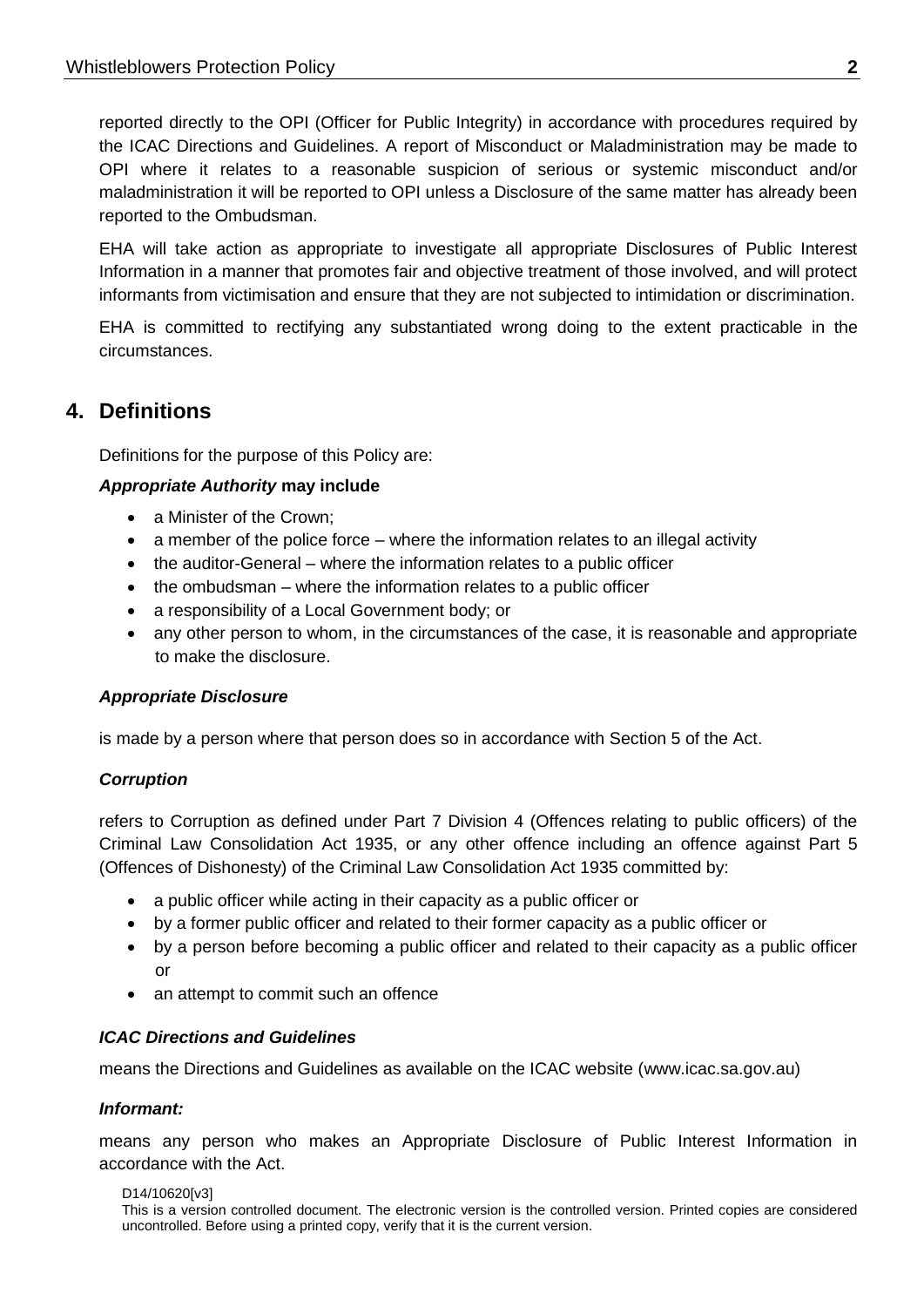#### *Maladministration*

has the same definition as set out in Section 4 of the Act.

#### *Public Interest Information*

have the same definitions as set out in Section 4 of the Act.

#### *Public Officer*

includes an Elected Member or an officer or employee of EHA.

#### *Responsible Officer*

is a person who is authorised to receive and act upon information forwarded from Informants.

# **5. Policy**

#### **5.1 Responsible Officer**

The Chief Executive Officer is the responsible Officer for the purpose of the Act.

#### **5.2 Disclosure Process**

Any person wishing to make a disclosure to the Responsible Officer under the Act can do so by following means:

In person by approaching the Chief Executive Officer at EHA's office at 101 Payneham Road, St Peters.

In writing addressed to:

PRIVATE AND CONFIDENTIAL Whistleblowers Responsible Officer Eastern Health Authority PO Box 275 Stepney SA 5069 By telephone on: 8132 3611

Alternatively, a person may choose to make a disclosure of Public Interest Information directly to an Appropriate Authority.

In the case of a person disclosing information about or relating to the Chief Executive Officer, the disclosure should be in writing addressed to:

**Confidential** Chairperson of the Board of Management Eastern Health Authority PO Box 275 Stepney SA 5069

D14/10620[v3] This is a version controlled document. The electronic version is the controlled version. Printed copies are considered uncontrolled. Before using a printed copy, verify that it is the current version.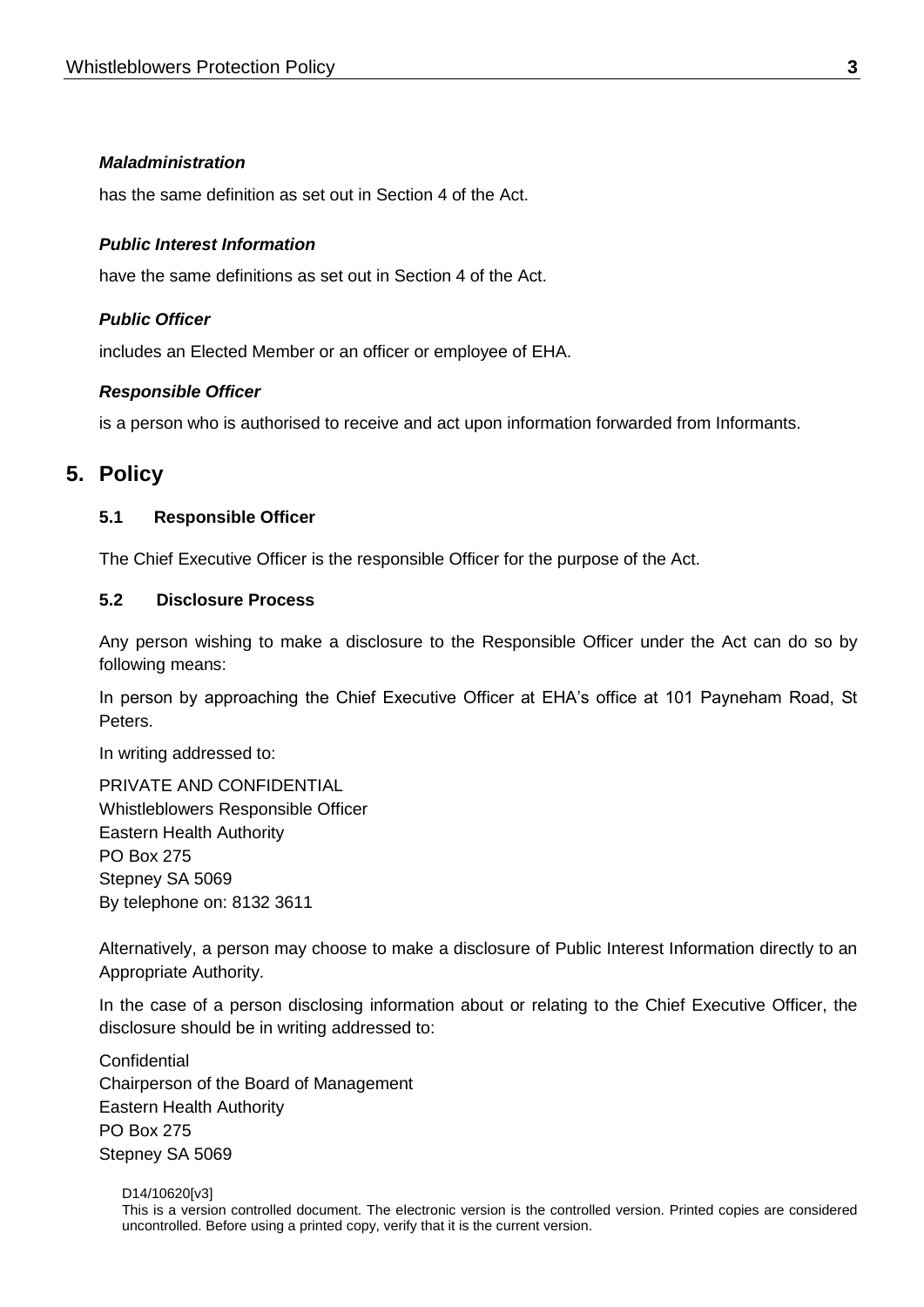# **5.3 Confidentiality**

The identity of an Informant will be kept confidential as required by the Act unless the consent of that person is obtained to divulge their identity or disclosure of their identity is otherwise required to investigate the matter.

If an informant wishes to remain anonymous EHA will investigate the Appropriate Disclosure of Public Interest information to the extent possible whilst keeping the Informant's identity to be divulged but only so far as may be necessary to ensure that the matter to which the information relates is properly investigated.

## **5.4 Notification**

Where an Appropriate Disclosure of Public Interest Information has been made, the Responsible Officer will notify the person about whom the information concerns of the disclosure (but not the identity of the informant unless the Informant consents or unless otherwise provided for in the Whistleblowers Protection Act) and the investigation.

Where an appropriate Disclosure of Public Interest Information concerns the Chief Executive Officer, the Chairperson of EHA will notify the Chief Executive Officer of the disclosure (but not the identity of the informant unless the Informant consents or unless otherwise provided for in the Act) and the investigation.

Where Appropriate Disclosure of Public Interest Information has been made, the Responsible Officer will notify the person about whom the information concerns of the disclosure (but not the identity of the Informant unless the Informant consents or unless otherwise provided for in the Act) and the investigation.

The Act requires the Informant to assist with any investigation resulting from the disclosure.

The person about whom the information concerns will be afforded natural justice throughout the Investigation process.

## **5.5 Investigation**

The investigation will be undertaken by a suitably qualified and experienced independent person appointed by the Responsible Officer. All Appropriate Disclosures of a serious or criminal nature will be reported to the police or other appropriate authority.

The independent investigator will carry out an investigation of the matter. The investigator will have consideration of EHA's investigation objectives which are to:

- investigate the substance disclosure
- collate information relating to the allegation(s)
- maintain sufficient records/notes/records of conversation
- consider the information collected and draw conclusions objectively and impartially
- act in accordance with the principals of natural justice; and
- make recommendations arising from any conclusion.

D14/10620[v3]